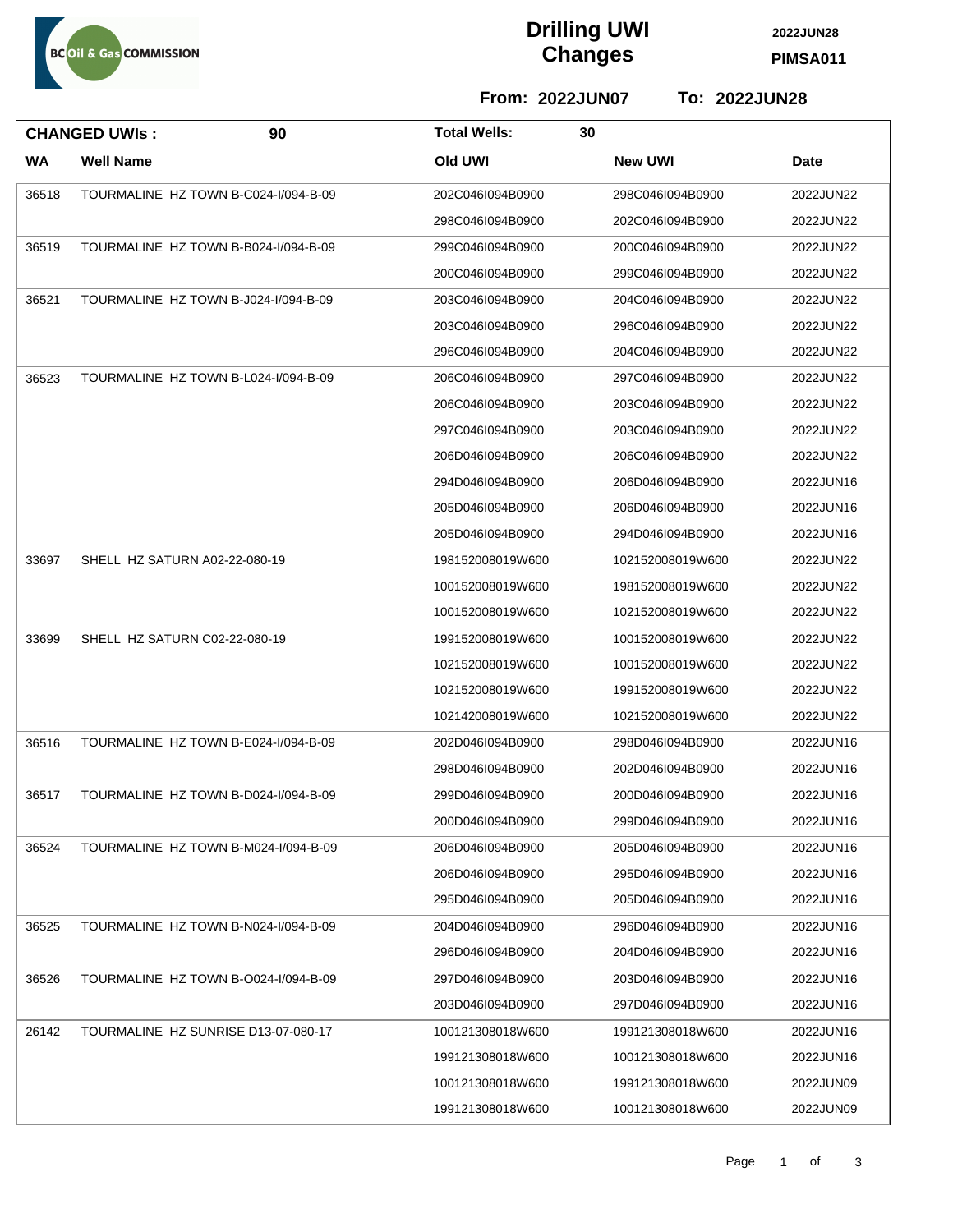| <b>Drilling UWI Changes</b> |                                     |                  | 2022JUN28        | <b>PIMSA011</b> |  |  |  |  |
|-----------------------------|-------------------------------------|------------------|------------------|-----------------|--|--|--|--|
|                             |                                     | From: 2022JUN07  |                  | To: 2022JUN28   |  |  |  |  |
| <b>CHANGED UWIS:</b>        |                                     |                  |                  |                 |  |  |  |  |
| <b>WA</b>                   | <b>Well Name</b>                    | Old UWI          | <b>New UWI</b>   | <b>Date</b>     |  |  |  |  |
| 27202                       | TOURMALINE HZ SUNRISE E12-07-080-17 | 102121308018W600 | 198121308018W600 | 2022JUN16       |  |  |  |  |
|                             |                                     | 198121308018W600 | 102121308018W600 | 2022JUN16       |  |  |  |  |
|                             |                                     | 102121308018W600 | 198121308018W600 | 2022JUN09       |  |  |  |  |
|                             |                                     | 198121308018W600 | 102121308018W600 | 2022JUN09       |  |  |  |  |
| 34287                       | TOURMALINE HZ SUNRISE N13-07-080-17 | 111121308018W600 | 194121308018W600 | 2022JUN16       |  |  |  |  |
|                             |                                     | 194121308018W600 | 106121308018W600 | 2022JUN16       |  |  |  |  |
|                             |                                     | 111121308018W600 | 106121308018W600 | 2022JUN16       |  |  |  |  |
|                             |                                     | 103010708017W600 | 111121308018W600 | 2022JUN16       |  |  |  |  |
| 34288                       | TOURMALINE HZ SUNRISE 013-07-080-17 | 195121308018W600 | 105121308018W600 | 2022JUN16       |  |  |  |  |
|                             |                                     | 105121308018W600 | 195121308018W600 | 2022JUN16       |  |  |  |  |
|                             |                                     | 195121308018W600 | 105121308018W600 | 2022JUN09       |  |  |  |  |
|                             |                                     | 111121308018W600 | 105121308018W600 | 2022JUN09       |  |  |  |  |
|                             |                                     | 111121308018W600 | 195121308018W600 | 2022JUN09       |  |  |  |  |
|                             |                                     | 104010708017W600 | 111121308018W600 | 2022JUN09       |  |  |  |  |
| 34289                       | TOURMALINE HZ SUNRISE P13-07-080-17 | 104121308018W600 | 196121308018W600 | 2022JUN16       |  |  |  |  |
|                             |                                     | 196121308018W600 | 104121308018W600 | 2022JUN16       |  |  |  |  |
|                             |                                     | 104121308018W600 | 196121308018W600 | 2022JUN09       |  |  |  |  |
|                             |                                     | 196121308018W600 | 104121308018W600 | 2022JUN09       |  |  |  |  |
| 34290                       | TOURMALINE HZ SUNRISE Q13-07-080-17 | 197121308018W600 | 103121308018W600 | 2022JUN16       |  |  |  |  |
|                             |                                     | 103121308018W600 | 197121308018W600 | 2022JUN16       |  |  |  |  |
|                             |                                     | 103121308018W600 | 197121308018W600 | 2022JUN09       |  |  |  |  |
|                             |                                     | 197121308018W600 | 103121308018W600 | 2022JUN09       |  |  |  |  |
| 31718                       | PETRONAS HZ LILY C-F002-K/094-G-02  | 200D023K094G0200 | 202D055K094G0200 | 2022JUN16       |  |  |  |  |
| 29769                       | OVV CRP HZ SUNRISE F04-24-078-17    | 102110807816W600 | 199110807816W600 | 2022JUN16       |  |  |  |  |
|                             |                                     | 102110807816W600 | 100110807816W600 | 2022JUN16       |  |  |  |  |
|                             |                                     | 199110807816W600 | 100110807816W600 | 2022JUN16       |  |  |  |  |
| 29768                       | OVV CRP HZ SUNRISE E04-24-078-17    | 100110807816W600 | 103040807816W600 | 2022JUN16       |  |  |  |  |
| 29765                       | OVV CRP HZ SUNRISE B04-24-078-17    | 199040807816W600 | 100040807816W600 | 2022JUN15       |  |  |  |  |
|                             |                                     | 100040807816W600 | 199040807816W600 | 2022JUN15       |  |  |  |  |
| 29772                       | OVV HZ SUNRISE 104-24-078-17        | 103040807816W600 | 102040807816W600 | 2022JUN15       |  |  |  |  |
|                             |                                     | 103040807816W600 | 198040807816W600 | 2022JUN15       |  |  |  |  |
|                             |                                     | 198040807816W600 | 102040807816W600 | 2022JUN15       |  |  |  |  |
|                             |                                     | 103150807816W600 | 103040807816W600 | 2022JUN15       |  |  |  |  |
| 33122                       | CNRL HZ TOWN D-K069-B/094-B-16      | 200A038B094B1600 | 200D038B094B1600 | 2022JUN13       |  |  |  |  |
| 41347                       | OVV HZ SUNRISE P13-33-078-17        | 103080707917W600 | 103072707817W600 | 2022JUN09       |  |  |  |  |